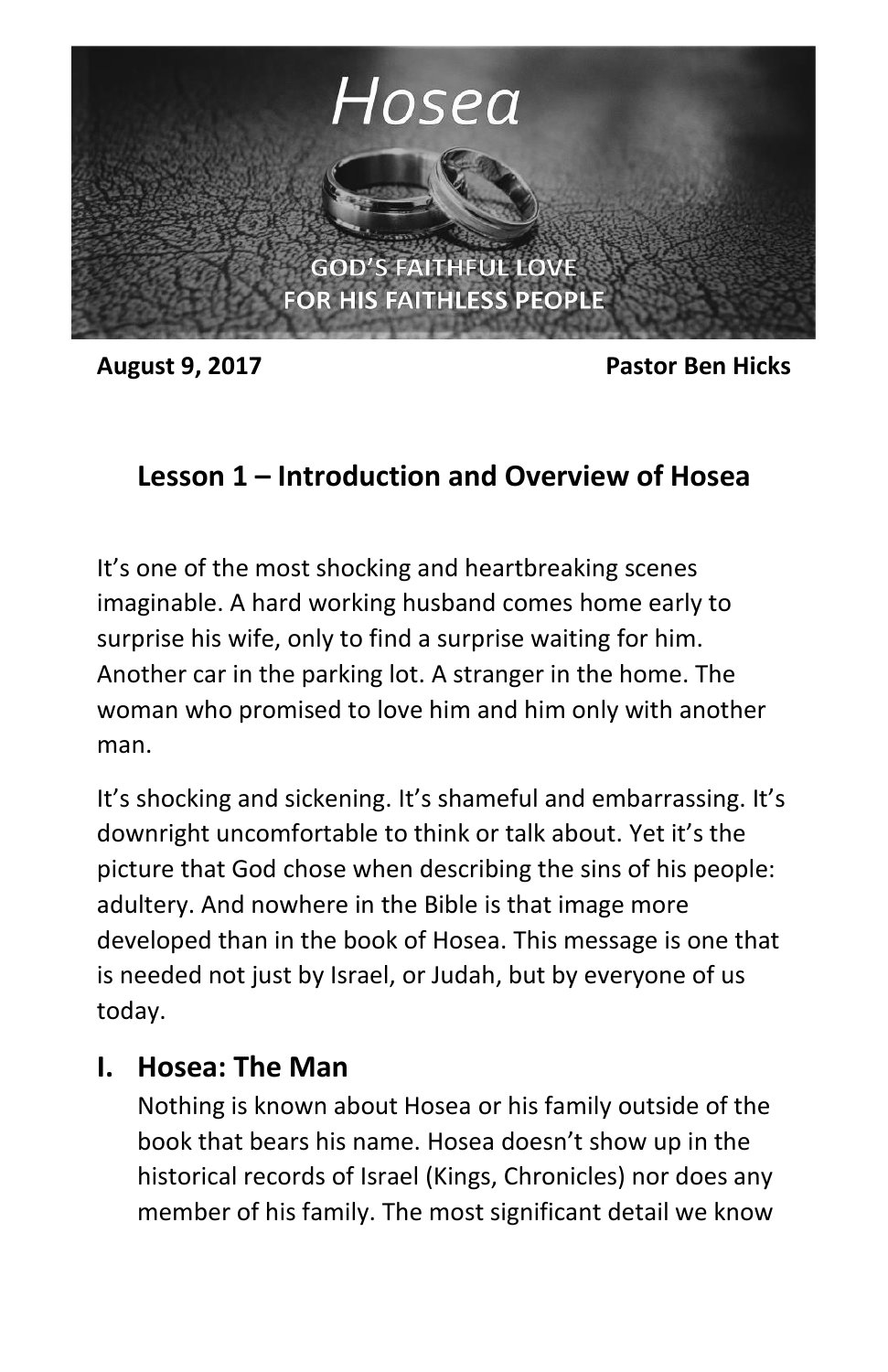about Hosea is his home life. God instructed Hosea to marry a woman who would be unfaithful to him as a picture of Israel's relationship with God. Partway through their marriage, she leaves him, but when she hits rock bottom Hosea buys her back demonstrating God's love for his wayward bride, Israel.

# **II. Hosea: The Genre**

## **A. Understanding the Role of the Prophets**

We often think of prophets solely in terms of predicting the future. While prophets did do this, it was always a means to an end. They did not simply inform Israel and others of the future to satisfy curiosity, but to make a point. Rather than viewing prophets as fortune tellers, it is better to think of them as revival preachers. They were the enforcers of the covenant that God had made with Israel, and it was their job to remind the nation of Israel that they had gone back on their word and warning them what would happen if they continue to resist God.

## **B. Understanding the Writings of the Prophets**

#### **1. The prophets wrote anthologies.**

New Testament letters were sermons that were written and meant to be read in one sitting. The book of Hosea, like most other prophets, is different because it is a compilation of the material that Hosea produced over a 30-year period (1:1). It includes sermons, oracles, and reflections that represent the highlights of Hosea's career. Because of this, there isn't always a clear line of progression from one section to the other. This isn't to say that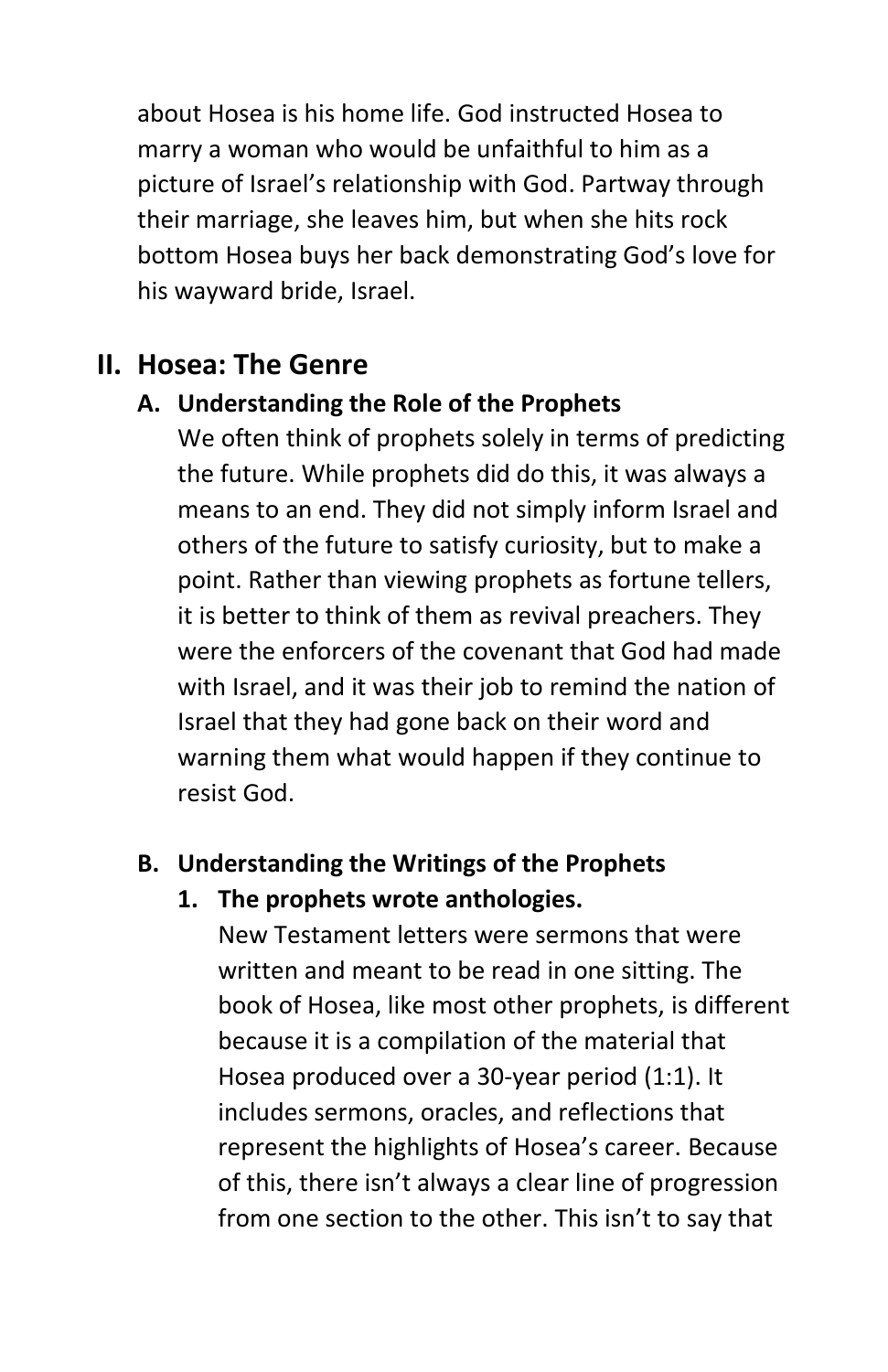the book isn't unified or that it doesn't have a coherent message, but that often that it doesn't carry one line of argument all the way through as we might be expecting.

The prophets were also very poetic, using metaphors and illustrations to make the truth vivid and real in the minds of people. The goal isn't so much to show someone something new, but to change the way they think and see and feel about the truth they already know.

**2. The prophets wrote political/spiritual sermons.** Although they weren't one unified sermon, the prophets were writing messages to specific people at a specific time. This means that understanding the political scene of the day is important if we are going to understand the message of the book. Today people are careful to differentiate between God and politics, but for the prophets the political events of the day carried spiritual weight. This means to study the prophets, one must also study history.

#### **III. Hosea: The History**

Israel's history as a nation really begins when God brings them out of the land of Egypt and makes a covenant with them at Mount Sinai. There he gives them his laws and promises blessings for obedience and curses for disobedience. Once in the land, the nation goes through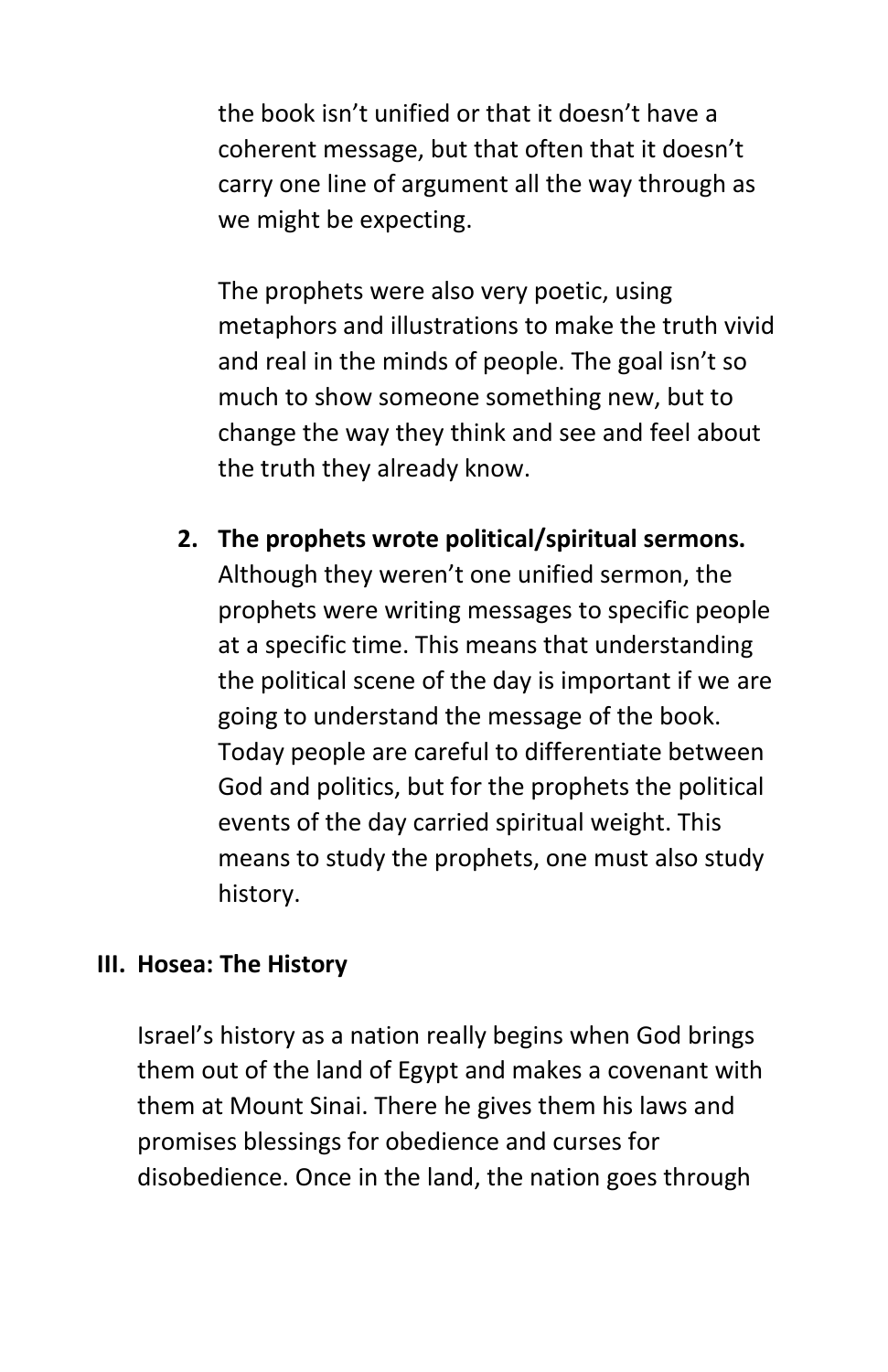several cycles of rebellion, discipline, repentance and revival, followed by more rebellion.

Once Saul takes the throne, the twelve tribes are unified under one king and truly become a nation. David and Solomon follow Saul, and then Solomon's son Reheboam foolishly causes a revolt in which the nation of Israel is split into two, the northern 10 tribes, called Israel, and the southern tribes, called Judah. Israel is also called Ephraim (the largest and most influential tribe) or Samaria (the capital city), and Judah is sometimes referred to as Jerusalem (the capital city).

Jeroboam, the first king of Israel, worries that people worshipping in Jerusalem will draw their hearts back to the south and so he puts up 2 golden calves and tells Israel to worship them instead. This results in a downward spiral for the north that was never reversed. Bad king after bad king reigned until eventually Ahab takes the throne and tries to convert Israel to Baal worship. God judges him by allowing a man named Jehu to overthrow the government, and now his great-grandson is on the throne, Jeroboam (II).

At the beginning of Hosea's ministry, things looked great, but as his ministry progressed the country would deteriorate until it was finally conquered. Assyria, who had been a major threat, was struggling and left Israel alone leading to a wealth and extravagance that Amos condemned. Jeroboam II reigned from 782-753 and accomplished much (2 Kings 14:23-29), but following his reign 6 kings would reign in a 20 year time frame, and only one would not be murdered or captured. The internal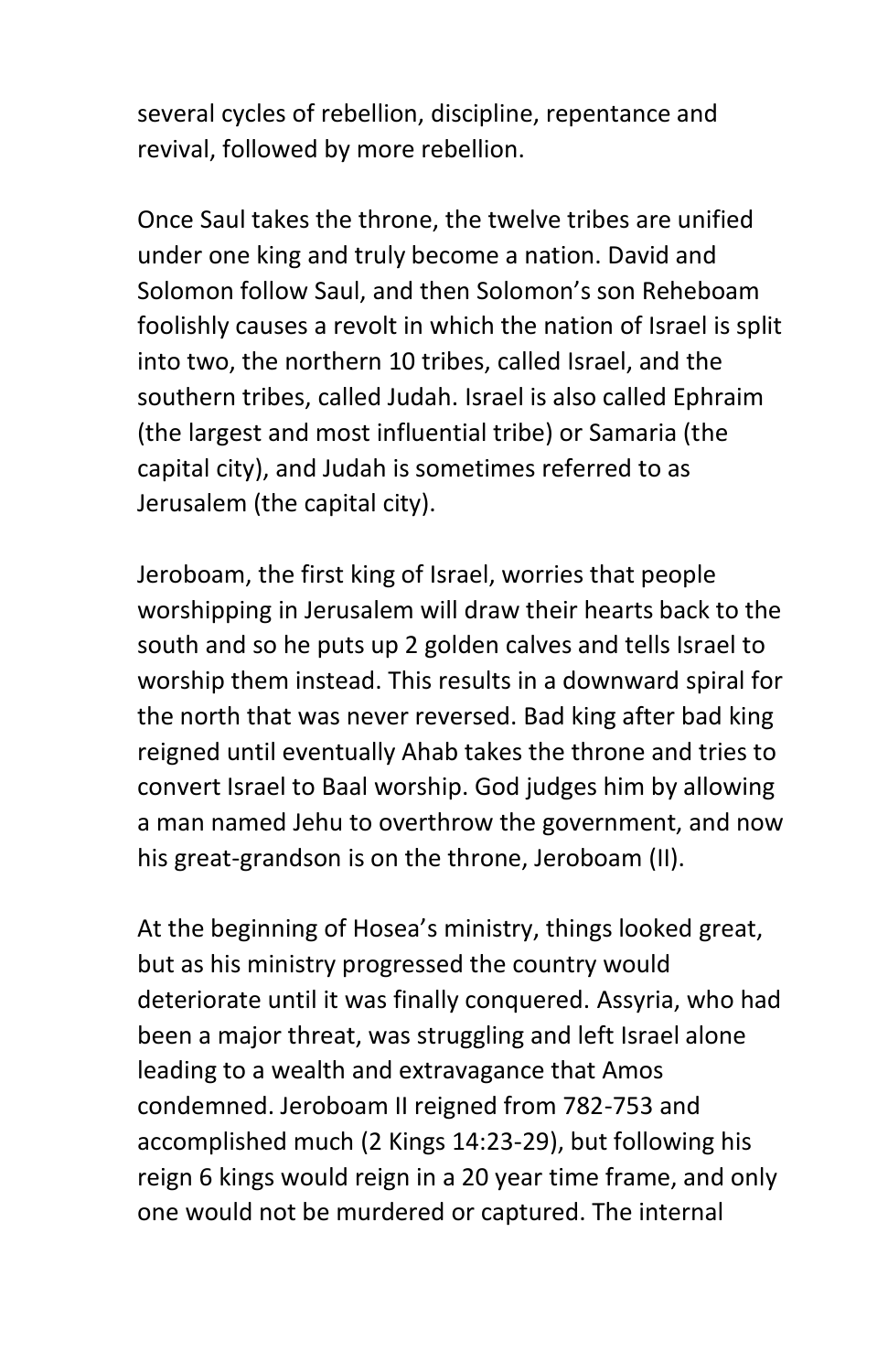political turmoil would set things up perfectly for the freshly invigorated Assyrian empire under Shalmaneser to attack and destroy Israel in the year 722 BC. Hosea is the deathbed prophet of Israel.

#### **IV. Hosea: The Message**

### **A. Israel's fickle affection**

God depicts Israel's sins in 2 basic categories:

1. Looking for other lovers – Israel engaged in Baal worship, not in place of the worship of the Lord, but alongside of it (5:6, 6:6, 8:13). In fact, they even got to the point where they began to confuse the two (2:16). God viewed Israel's problem first and foremost as a heart problem (4:1) that leads into all kinds of other problems (4:2).

Israel viewed themselves as "hedging their bets." They could worship God and Baal, the Canaanite gods, and be even more likely to succeed. God viewed it is unfaithfulness and showed them that they really didn't know or love him. This is also shown in Israel's foolish attempts to play Egypt against Assyria in an attempt to figure their own way out of things, rather than trusting God (7:11).

2. Sins against fellow man – Israel's wrong relationship with God led to wrong relationships with others (4:2), particularly the immorality that went along with worshipping Baal (4:14) and violence (6:8-9).